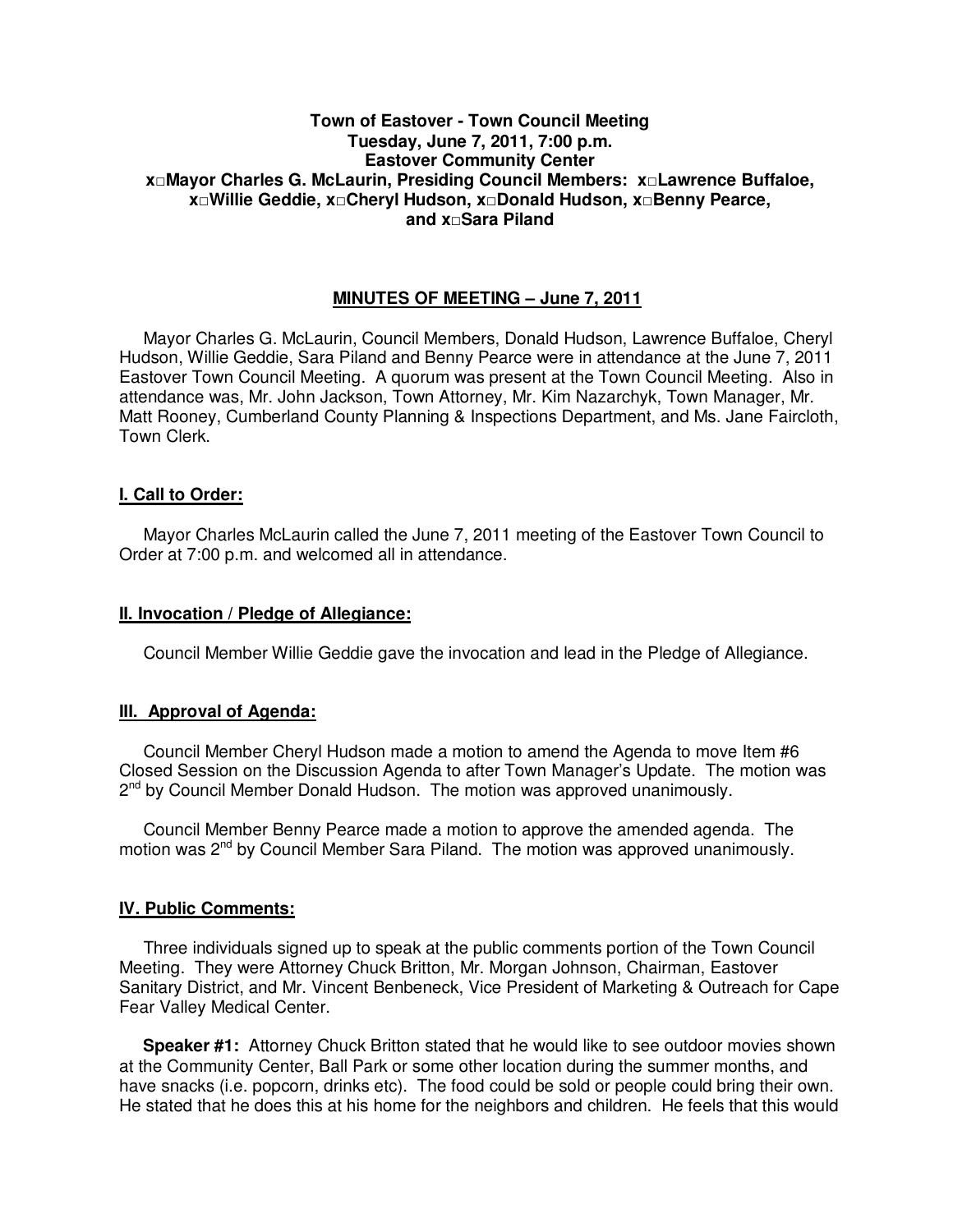be a great thing for the community. Mr. Britton stated that he has a projector, not a good sound system and would be willing to head this up. Council Member Sara Piland stated that this is a positive thing for the community and asked Mr. Britton to pursue this idea.

 **Speaker #2:** Mr. Morgan Johnson, Chairman, Eastover Sanitary District (ESD) updated the Town Council on ESD. He stated that Public Works Commission has been notified that effective March 2012, ESD will cancel the contract. He stated that the study done by Hobbs & Upchurch shows that it is more economical to do our own billing, etc. He stated that they have looked at various sources of water. The City of Dunn can guarantee us one million gallons of water per day for 20 years and a Letter Intent has been signed. He said that they have been very corporative with ESD. Mr Johnson stated that ESD has also signed a Letter of Intent with Mr. John & Linda Sanderson for the building across from the Town Hall for an office for the ESD.

 **Speaker #3:** Mr. Vincent Benbenek, Vice President of Marketing & Outreach for Cape Fear Valley Medical Center briefed the Town Council on a proposed expansion of the Cape Fear Valley Medical Center which will be known as Cape Fear Valley North Hospital. He stated that it would be a sixty-five bed acute care beds, which will include general medical surgical beds, is logical and timely extension of the health care services that Cape Fear Valley Health Systems and its Medical Staff have offered over the years. It will be located on Ramsey Street near the I-295, which is approximately 12 minutes from Eastover. This would be in a 2 to 4 year time frame. Mr. Benbenek stated that he has a Certificate of Need letter we can use or we can write our own. Mr. Benbenek is asking for a Letter of Support from the Town of Eastover and its citizens.

 Council Member Sara Piland made a motion to provide a Letter of Support from the Town of Eastover. The motion was  $2^{nd}$  by Council Member Benny Pearce. The motion was approved unanimously.

### **V. Consent Agenda:**

- 1. Consider approval of the May 3, 2011 Town Council Minutes.
- 2. Consider approval of the April 30, 2011 Financial Report

Council Member Sara Piland made a motion to approve the Consent Agenda as stated. The motion was  $2^{nd}$  by Council Member Benny Pearce. The motion was approved unanimously.

### **VI. Discussion Agenda:**

### **Agenda Item #1:**

### **Briefing by Mr. Trey Williams, Eastover Ball Park Association.**

Mr. Trey Williams briefed the Council of the needs and fund raising drive for the Eastover Ball Park. He stated that they need lights on the back ball field. He stated that Parks & Recreation does not have the funds to provide this for the Park, so the Ball Park is trying to raise the funds to install the lights, pave some parking spaces, and add new score boards to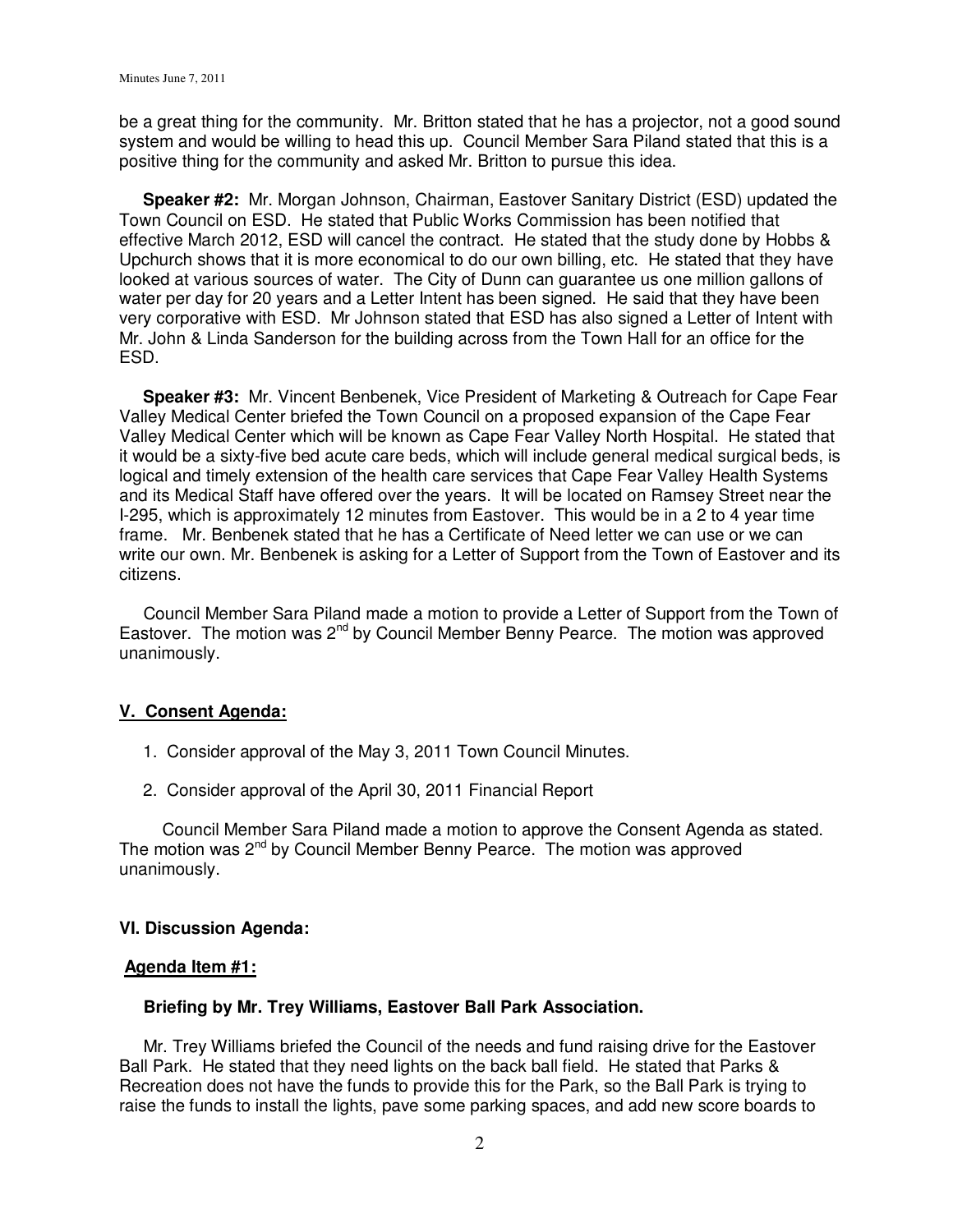some areas of the Park. He stated that there are approximately 600 kids playing at the Eastover Ball Park tonight. He stated that they need \$37,000 by the end of August, and they have about 20% commitment from businesses at this time. Mr. Williams stated that children from all East of the Cape Fear River and some out of the County use the Eastover Ball Park. Council Member Sara Piland suggested they go to the Eastover Civic Club and ask for assistance, however; they will not meet again until September.

### **Agenda Item #2:**

#### **Discussion of Auditor Contract from McFadyen & Sumner, CPAs for FY 2011.**

 Mr. Kim Nazarchyk stated that we have received the Letter of Engagement, and Contract to audit the Town's financial records for fiscal year 2011 (1July 2010 – 30 June 2011). He stated that their fee has an increase of \$250.00 over last year, the total fee is \$6,000 (\$4,500 Audit & \$1,500 Preparation /Financial Statement); however the price is in line with other towns. Mr. Nazarchyk stated that we have a good working relationship with Mr. David Maxwell, CPA with McFadyen & Sumner CPAs Firm.

 Council Member Cheryl Hudson made a motion to approve the contract with McFadyen & Sumner CPAs to audit the Town of Eastover's financial records for fiscal year 2011. The motion was  $2^{nd}$  by Council Member Donald Hudson. The motion was approved unanimously.

#### **Agenda Item #3:**

#### **Approval of Budget Amendment No. 2011-04.**

 Mr. Nazarchyk briefed the Council that Budget Ordinance Amendment No. 2011-04 is to amend the General Fund and the expenditures are to be changed as follows:

| <b>Department</b>  |           | <b>Increase</b> | <b>Decrease</b> |
|--------------------|-----------|-----------------|-----------------|
| Administration     | 10-420-00 | 16,289          |                 |
| Fire Department    | 10-530-00 | 7,750           |                 |
| Parks & Recreation | 10-620-00 | 14,000          |                 |
| Total              |           | 38,039          |                 |

This will result in a net increase of \$38,039 in the expenditures of the General Fund. To provide the additional revenue for the above, the following revenues will be increased.

| <b>Revenues</b>                    |           | <b>Increase</b> | <b>Decrease</b> |
|------------------------------------|-----------|-----------------|-----------------|
| <b>Property Taxes Current Year</b> | 10-301-00 | 15,000          |                 |
| Miscellaneous Revenue              | 10-335-00 | 2,000           |                 |
| NC Beer & Wine Tax                 | 10-350-00 | 10,939          |                 |
| <b>Recreation Open Space</b>       | 10-365-00 | 100             |                 |
| <b>Talley Woodland Park</b>        | 10-372-00 | 10,000          |                 |
| <b>Total</b>                       |           | 38,039          |                 |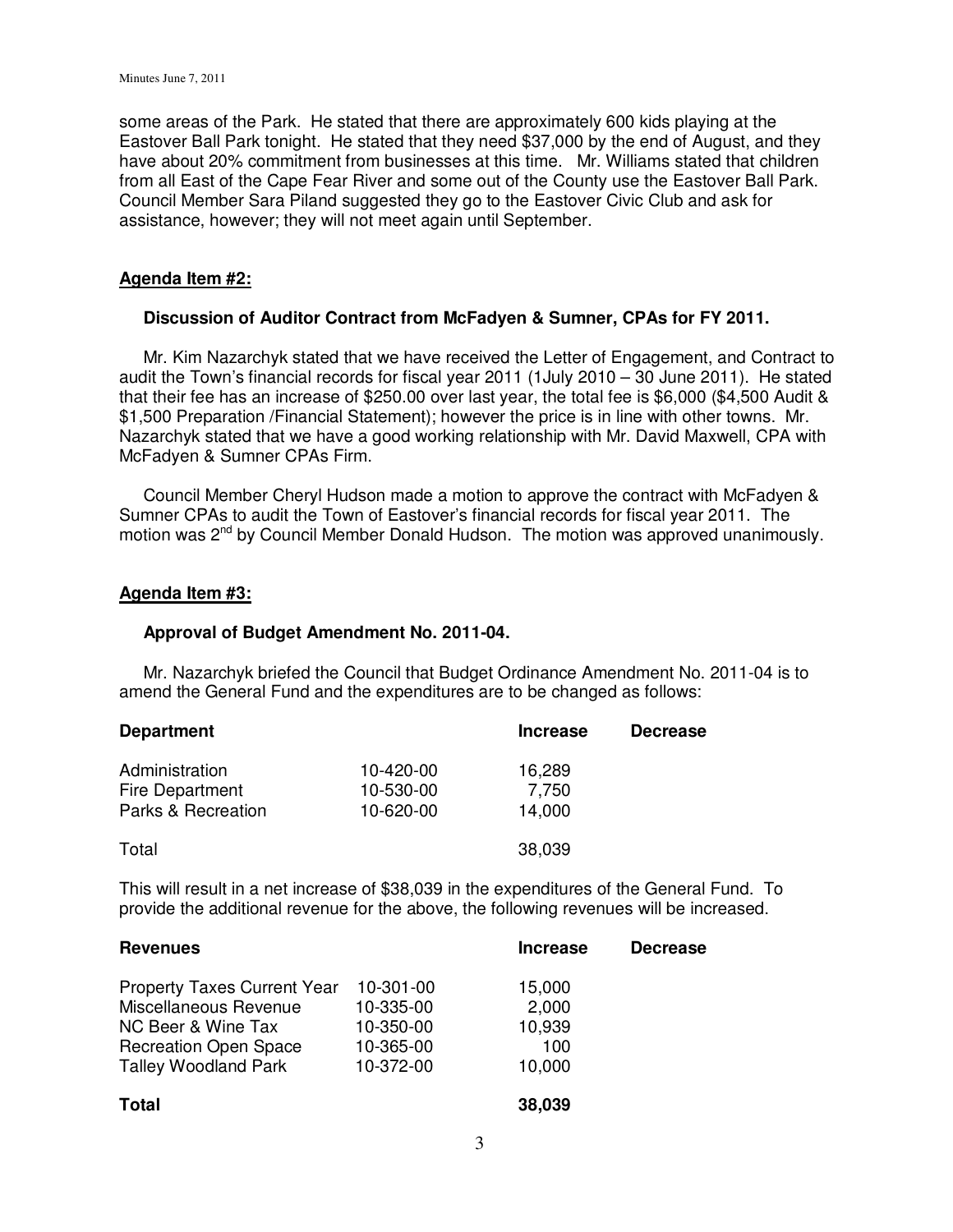The total General Fund Budget with amendment is \$1,406,231.

 Council Member Cheryl Hudson made a motion to approve Budget Ordinance Amendment No. 2011-04. The motion was  $2^{nd}$  by Council Member Sara Piland. The motion was approved unanimously.

# **Agenda Item #4:**

## **Approval of Contract from Cumberland County Sheriff's Office for Eastover Deputy.**

 Mr. Nazarchyk stated that the Town has received the Contract for FY 2012 for a Sheriff's Deputy for Eastover from the Cumberland County Sheriff's Office. The contract is approximately \$2,000 less than last year. He stated that maintenance and gasoline is less in this contract. The total estimated cost for FY 2012 is \$62,624. The term of this contract begins on July 1, 2011 and end June 30, 2012 unless extended by written agreement of the parties or terminated earlier by either party.

 Council Member Sara Piland made a motion to approve the contract from the Cumberland County Sheriff's Office. The motion was  $2^{nd}$  by Council Member Donald Hudson. The motion was approved unanimously.

### **Agenda Item #5:**

### **PUBLIC HEARING: Fiscal Year 2012 Budget for the Town of Eastover**

 Mayor McLaurin **Opened** the Public Hearing on the Fiscal Year 2012 Budget for the Town of Eastover.

 No one signed up to speak for or against the proposed FY 2012 Budget for the Town of Eastover.

 Mr. Nazarchyk briefed the Council on the proposed budget. He stated that the total valuation of the Town of Eastover is estimated to be \$280,062,261. It is therefore estimated that the revenues in the amount of \$1,392,550 will be available in the General Fund for the fiscal year beginning July 1, 2011 and ending June 30, 2012. These funds are appropriated in the General Fund for the operation of the Town government and its activities for the fiscal year beginning July 1, 2011. He stated that there is a 16% increase from last year, and the tax rate will stay at 20 <sup>1</sup>/<sub>2</sub> cents per \$100 evaluation. The budget covers Administration, Police Services, Fire Department, Special Fire Chief's Fund, Planning & Zoning, and Street Lighting.

 Council Member Sara Piland made a motion to approve the FY 2012 Budget for the Town of Eastover. The motion was  $2^{nd}$  by Council Member Cheryl Hudson. The motion was approved unanimously.

 Council Member Benny Pearce made a motion to **Close** the Public Hearing. The motion was 2<sup>nd</sup> by Council Member Donald Hudson. The motion was approved unanimously.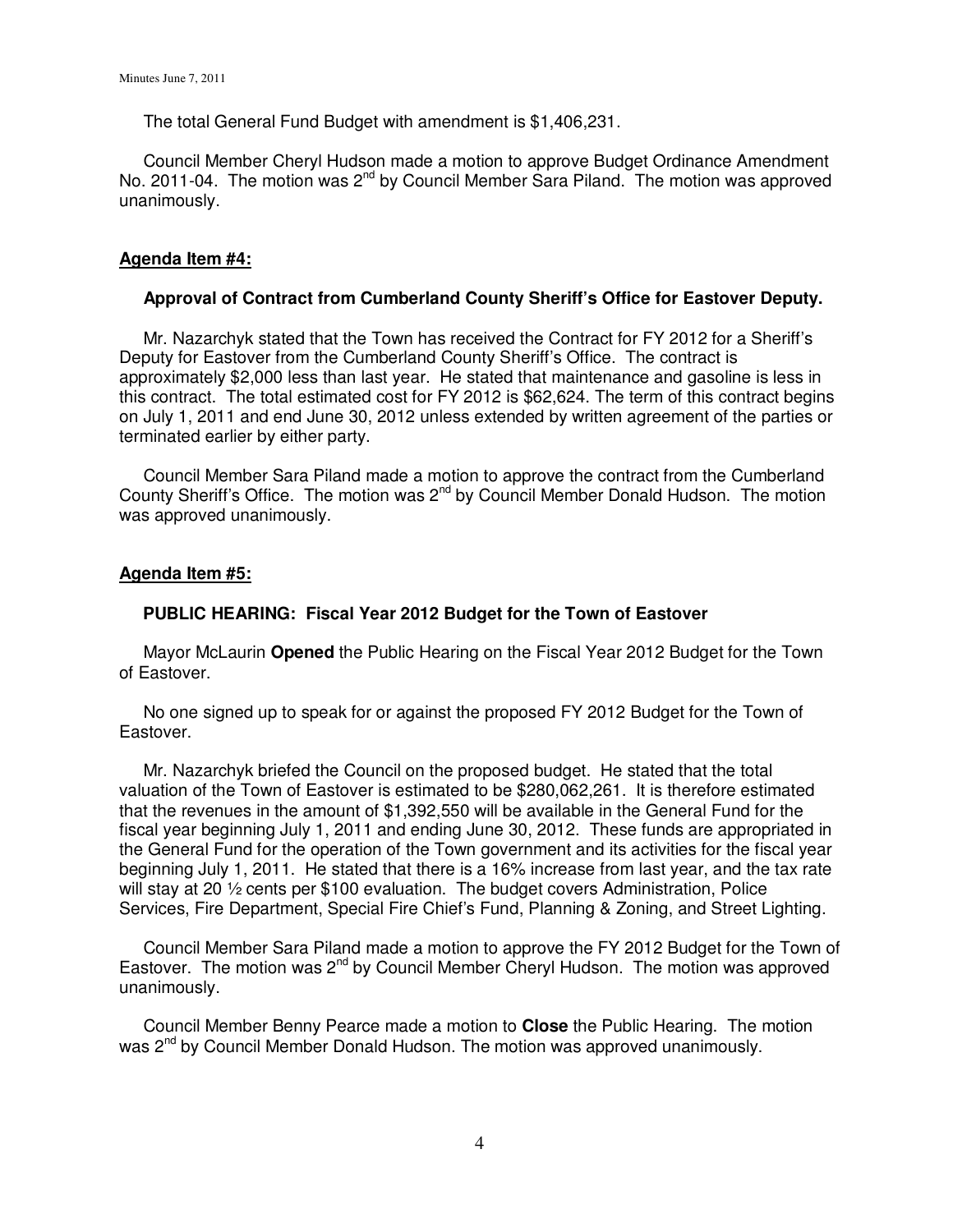#### **VII. Receive Mayors Update**:

 Mayor McLaurin stated that lightning had struck a pine tree at Talley Woodland Park and needed to be removed. He asked the Town Manager to get bids on removing the tree and grinding up the stump.

 Mayor McLaurin stated that water faucets need to be installed in the Talley Woodland Park. He stated that he hoped they could be connected to a well. He stated that Mr. Steve Patterson stated that he could run the new faucets for a fee of \$2,000 (cost plus paying two workers). Mayor McLaurin stated that this also must go into the bid process.

 Mayor McLaurin stated that Mr. Kenny Fulcher is going to give us a price on building the platform at Talley Woodland Park.

 Mayor McLaurin discussed the banners for the Town. Council Member Sara Piland stated that the Civic Club is going to donate \$5,500 to the Town for the purchase of banners. She stated they wanted a dozen patriotic flags or banners for the July 4, 2011 holiday. She said the Christmas decorations will go out for bid in the near future.

 Council Member Sara Piland made a motion to authorize the Town Manager to purchase twelve (12) flags and brackets at a cost not to exceed \$2000 including installation. The motion was 2<sup>nd</sup> by Council Member Cheryl Hudson. The motion was approved unanimously.

#### **VIII. Receive Council Members Updates:**

None.

### **IX. ReceiveTown Managers Update:**

 Mr. Nazarchyk stated that the State of NC is offering a course called Community Emergency Response Team (CERT). This is an 18-20 hour course and the equipment (Hard hat, gloves, and goggles) must be purchased by individuals. He stated that Mr. Mike Mason, President of the Eastover Community Watch is overseeing this training.

Mr. Nazarchyk stated that he will be on vacation from July 7-16, 2011.

 Mr. Nazarchyk stated that Progress Energy is wiring 23 poles for Christmas decorations at a cost of approximately \$3,400.

 Mr. Nazarchyk stated that if any one tries to put a firing range in Eastover, it must come to the Council for a decision. He stated that a developer must submit a Site-Plan; developer must show that it is not a nuisance or hazard, firearms regulation regarding discharge must apply.

 After speaking with Tony McEwen with Representative McIntyre's Office, Steve Smith with UDSA, and the NC Rural Center, Mr. Nazarchyk stated that there are no USDA Grants available to update the water system. Any money available is for new systems, and the Town would have to own the system to receive funds for upgrade.